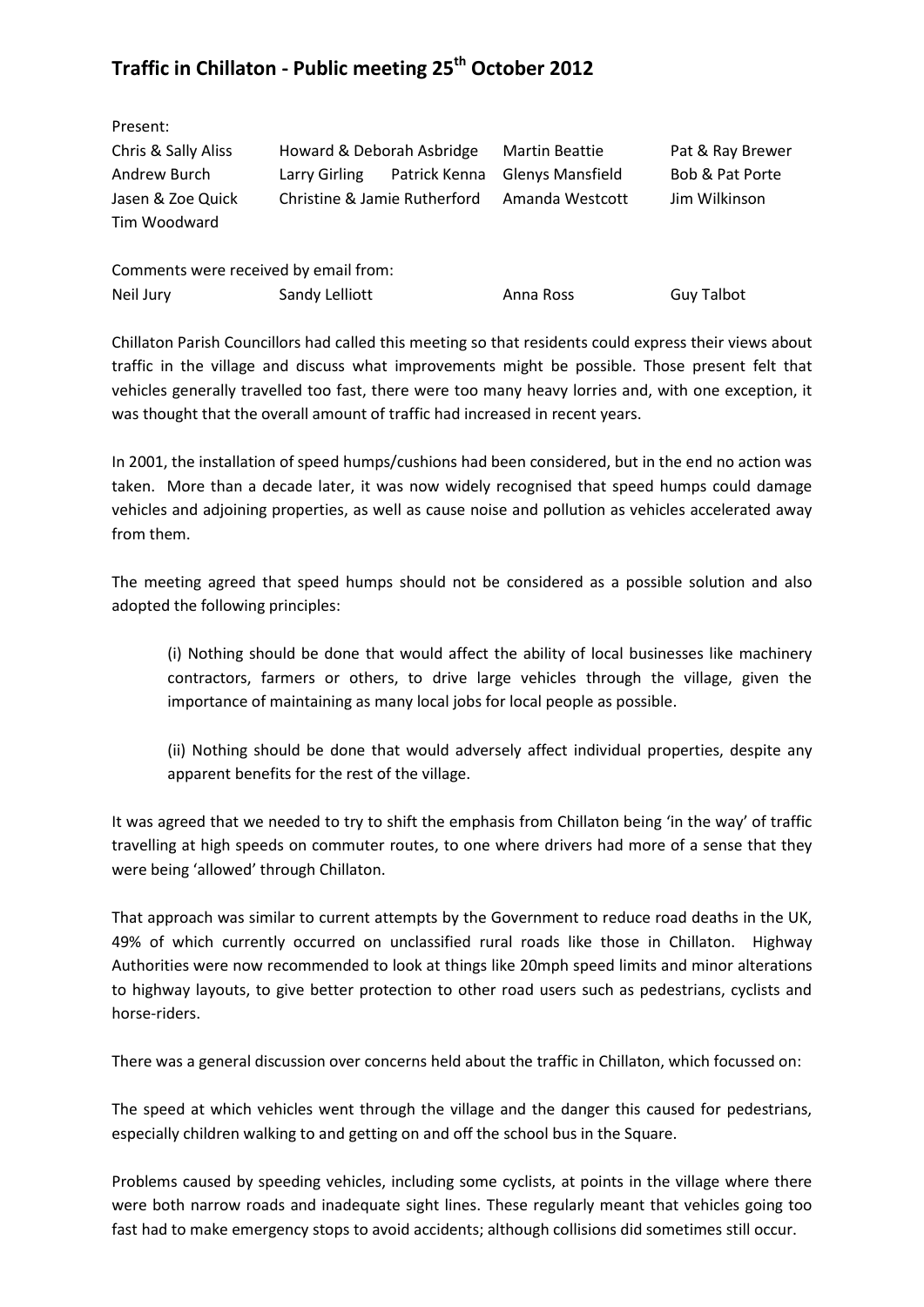The number of HGVs, including very large lorries, some of which came through the village as early as 3am.

In an email received after the meeting, concerns were also raised about the speed at which vehicles came round the sharp bend at Windwhistle corner.

There was then a general discussion about what could be done to slow vehicles down and reduce the number of non-local HGVs.

## In no particular order and with no assessment of their suitability for Chillaton, they were:

Better signage and road markings to warn of hazards and to slow down vehicles. HGV operators should be encouraged to vary their routes and not always come through Chillaton. Flashing warning signs, activated by speeding vehicles. Average speed cameras. Kerbed parking bays in places where cars are currently parked, to protect them from passing traffic and to act as a deterrent to speeding, even when the bays are empty. Slow signs on bridges. Moving the boundary of the 30mph limit in the village further out. Introducing a 40 mph limit between the 60 and 30 mph limits. Having 20 mph limits where appropriate. Pavements where appropriate. Rumble strips. Coloured tarmac. Better education for HGV drivers on local speed limits [40 mph maximum on our roads] Community Speed Watch Informal advisory signs e.g. Frogs crossing. Gateways [note: these are not gates across the highway]. Minor changes in highway layouts to discourage speeding. Better policing of speed limits. Countdown signs and road markings. Contacting HGV operators to ask those with very large vehicles to use more suitable routes. Checking if bridges should have weight or width limits. Reviewing alternative routes around the village, especially for HGVs.

It must be stressed that the above ideas were simply the result of a 'brainstorming' session; they have no particular status and none would be considered for implementation without careful study and further public debate.

One exception to that was the Community Speed Watch [CSW] scheme. The Police had recently expanded the current scheme and were looking for volunteers from Chillaton to join a forthcoming training session. Under the CSW scheme, volunteers operated in pairs from locations approved by the Police, using radar 'guns' to identify speeding motorists. If vehicles were exceeding the speed limit, warning letters were sent and persistent offenders would have their vehicle registrations passed to highway patrols who would prosecute if they witnessed further offences.